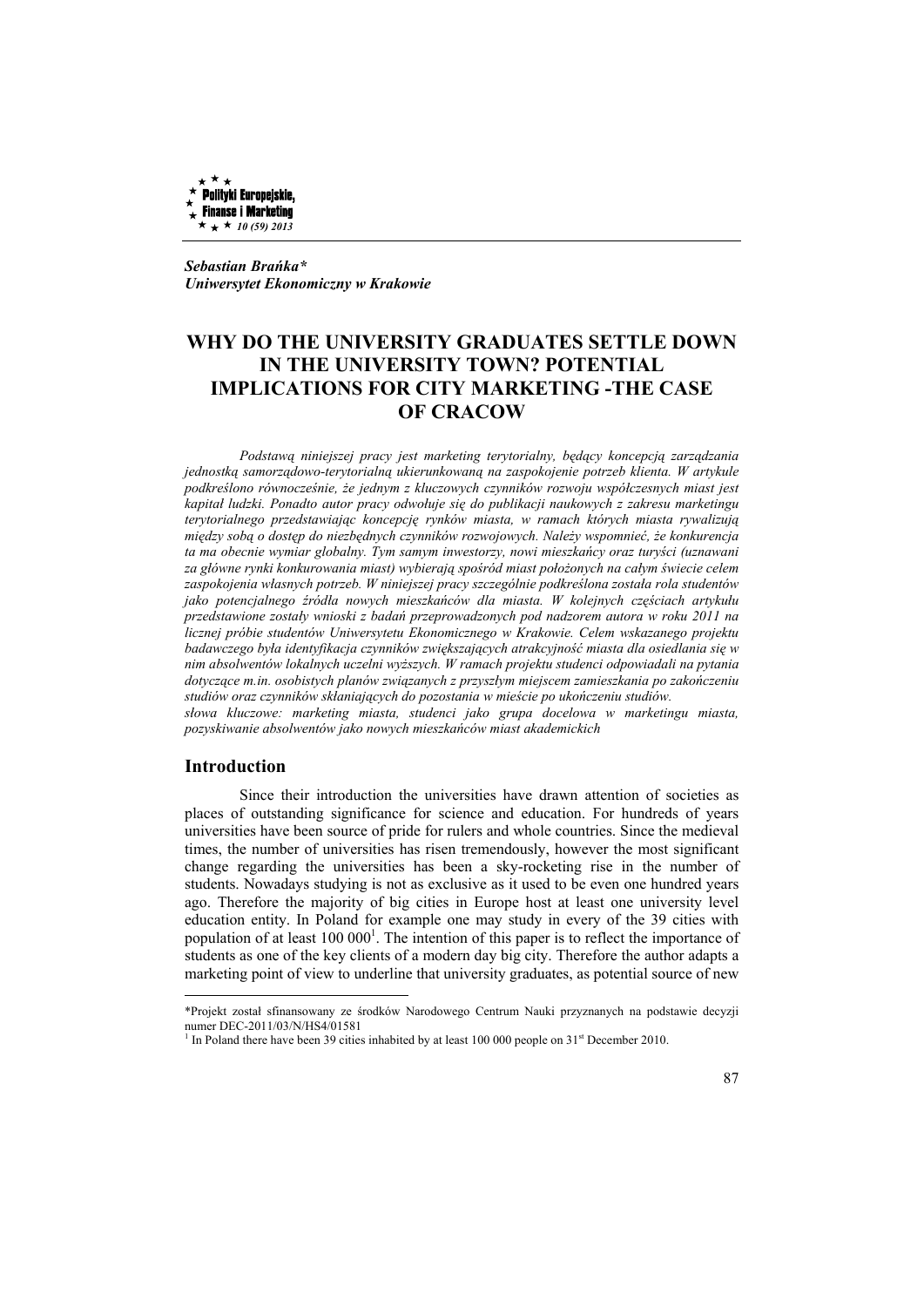inhabitants, play a vital role in the city development. This situation results from the significance of human capital in the modern day market economy and from the importance of employed inhabitants for the level of consumption in the city and tax revenues of the city. Nevertheless, the cities are forced to compete for resources necessary for their development. This competition has reached a global range at the end of the  $20<sup>th</sup>$  century, forcing city authorities to compete for new investors and tourists. The author of this paper points out that students must also be considered as key source of new inhabitants and satisfying the needs of graduates may lead to a rise in the human capital level of a city.

## **Place marketing as implication of growing intercity competition**

Marketing has long been regarded as a concept and / or a set of tools reflecting mainly if not only the needs of business organizations. Nowadays the notion of marketing is defined in a broader way. American Marketing Association defines marketing as "the activity, set of institutions, and processes for creating, communicating, delivering, and exchanging offerings that have value for customers, clients, partners, and society at large"<sup>2</sup>. One of the breakthrough theoretical publications suggesting implementation of the marketing point of view and tools in nonbusiness organizations was a 1969 paper by Ph.Kotler and S.J.Levy<sup>3</sup>, where the authors concluded that "all organizations must develop appropriate products to serve their sundry consuming groups and must use modern tools of communication to reach their consuming publics" and that "the choice facing those who manage nonbusiness organizations is not whether to market or not to market, for no organization can avoid marketing". Today it is widely<sup>4</sup> accepted in the scientific literature that cities, regions or generally places are specific entities that meet rising competition for the necessary development resources. The development of place marketing in the recent two decades seems to result from the growing competition between places. S. V. Ward points out a political source of this fact, underlining that "the collapse of Communism (…) has signalled the comprehensive entry of the cities and nations of eastern Europe into the place marketing 'game' "<sup>5</sup> . The second crucial source of the growing competition is globalization, allowing stakeholders such as e.g. investors and tourists to choose from locations (for new plants or leisure) all over the world $6$ .

 2 The definition approved by the American Marketing Association Board of Directors in October 2007. downloaded on 17<sup>th</sup> March 2013 from:

http://www.marketingpower.com/AboutAMA/Pages/DefinitionofMarketing.aspx

<sup>3</sup> Ph. Kotler, S.J. Levy, Broadening the Concept of Marketing, "Journal of Marketing", vol. 38, January 1969, p. 15. The point of view underlining the significance of this article for the theory of place marketing is shared e.g. by: A. Szromnik, Marketing komunalny – rynkowa koncepcja zarządzania gminą, "Samorząd Terytorialny", 1996, nr 3, p. 6.<br> $\frac{4}{3}$  As one may find numerous a

As one may find numerous examples of books on the subject, only the selected ones from USA, Spain and Poland have been listed in the cited literature of this paper.

<sup>&</sup>lt;sup>5</sup> S. V. Ward, Selling places. The marketing and promotion of towns and cities 1850-2000, Spon Press, London and New York 1998, p. 1.

<sup>6</sup> Ph. Kotler, Places need place marketing!, [in:] Marketing and globalization, ed. by J.Ďad'o, J.W.Wiktor, Cracow University of Economics & Matej Bel University, Cracow – Banská Bystrica 2000, p. 13.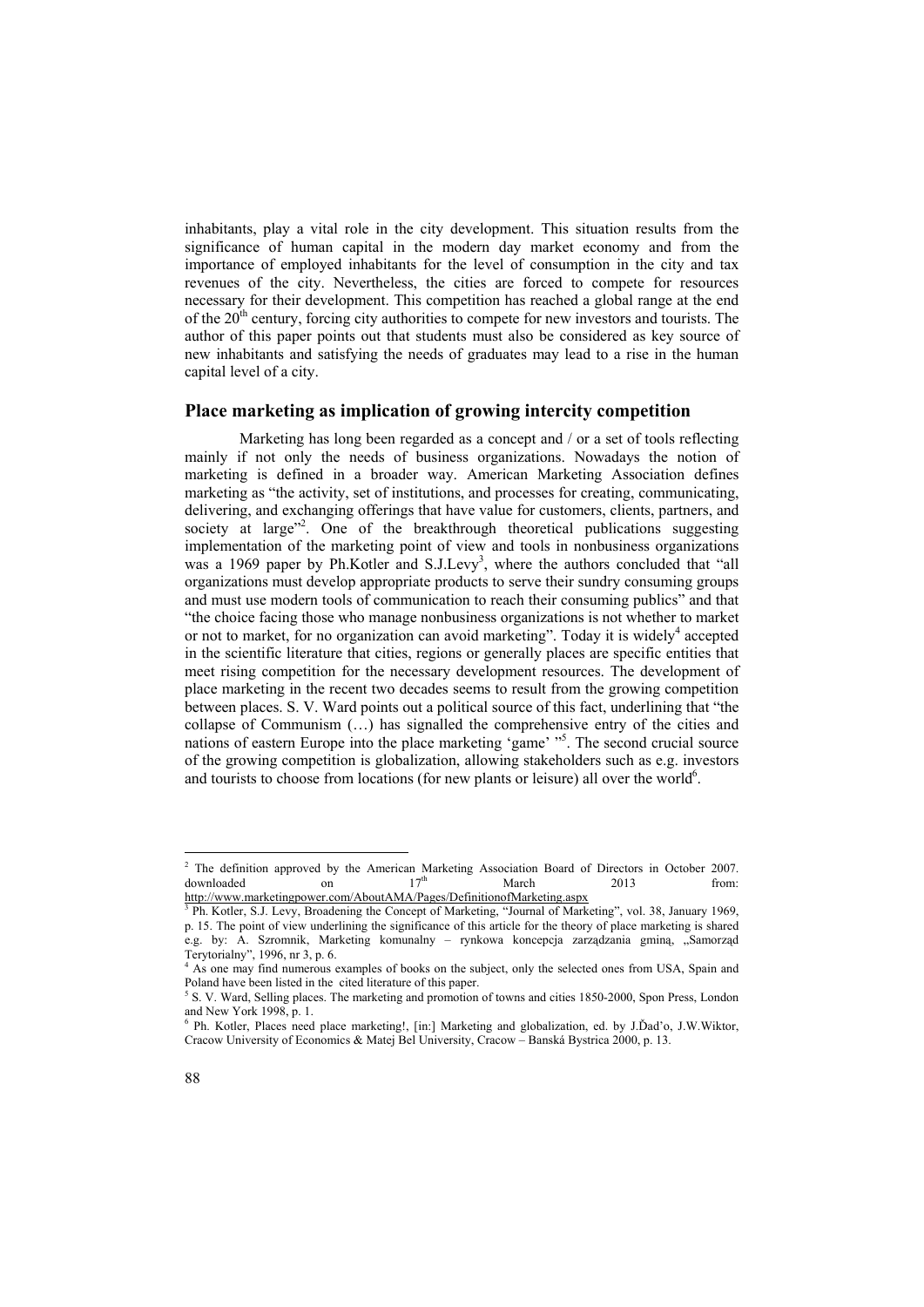According to Ph. Kotler, D. H. Haider and I. Rein<sup>7</sup> "the challenge of place marketing is to strengthen the capacity of communities and regions to adapt to the changing marketplace, seize opportunities, and sustain their vitality". A definition of place marketing emphasizing more the significance of meeting the stakeholders' needs was presented by A. Szromnik who suggested that: "place marketing is a philosophy of achieving the desired goals by territorial units while competing for scarce resources, based on the assumption that the appropriate client-partner orientation has a decisive influence on the results achieved<sup>8</sup>.

## **Students as a city's target market**

Taking the above mentioned into account, it is very important to highlight the main "consuming groups" or "clients" of the city. Undoubtedly inhabitants are the most important of the groups and meeting their needs allows meeting the needs of other stakeholders. It is so, as the people who live in the city are potential workers in start-ups and existing business, are employed in the hospitality industry, pay city taxes, consume and therefore significantly affect the city's economy. Satisfying the needs of citizens is directly related with city development, defined as socio-economic development and thus not limited to GDP growth. As the city development is the major goal for every community, therefore it is crucial for the city authorities to define other groups of clients forming the city's target markets.

The city's target markets depend on its size, characteristics and role the city plays in the economy, at local, regional, national and international levels. Certain cities draw attention of tourists, while others concentrate on hosting fairs, business outsourcing or attract industry start-ups. Ph. Kotler, D. H. Haider and I. Rein<sup>9</sup> grouped all the potential target markets into five groups, namely:

- goods and service producers,
- corporate headquarters and regional offices,
- outside investment and export markets,
- tourism and hospitality business,
- new residents.

A Spanish language author V. de Elizagarate<sup>10</sup> lists six segments of clients for the differentiation marketing strategy of a city, including:

- residing citizens,
- potential residents,
- tourists and visitors,
- business tourists (within MICE sector),
- companies.

 $\overline{a}$ 

• public and private investors.

<sup>7</sup> Ph. Kotler, D. H. Haider, I. Rein, Marketing places: Attracting Investment, Industry, and Tourism to Cities, States, and Nations, The Free Press, New York 1993, p. 18. 8 A. Szromnik, *Marketing terytorialny – Miasto i region na rynku – wydanie IV poszerzone*, Wolters Kluwer

business, Warszawa 2012, p. 28. (Polish-English translation for this paper by S. Brańka)

<sup>9</sup> Ph. Kotler, D. H. Haider, I. Rein, op. cit., p. 20.

<sup>10</sup> V. de Elizagarate, Marketing de Ciudades, 2a edición, Ediciones Pirámide, Madrid 2008, p. 95. (Spanish-English translation for this paper by S. Brańka)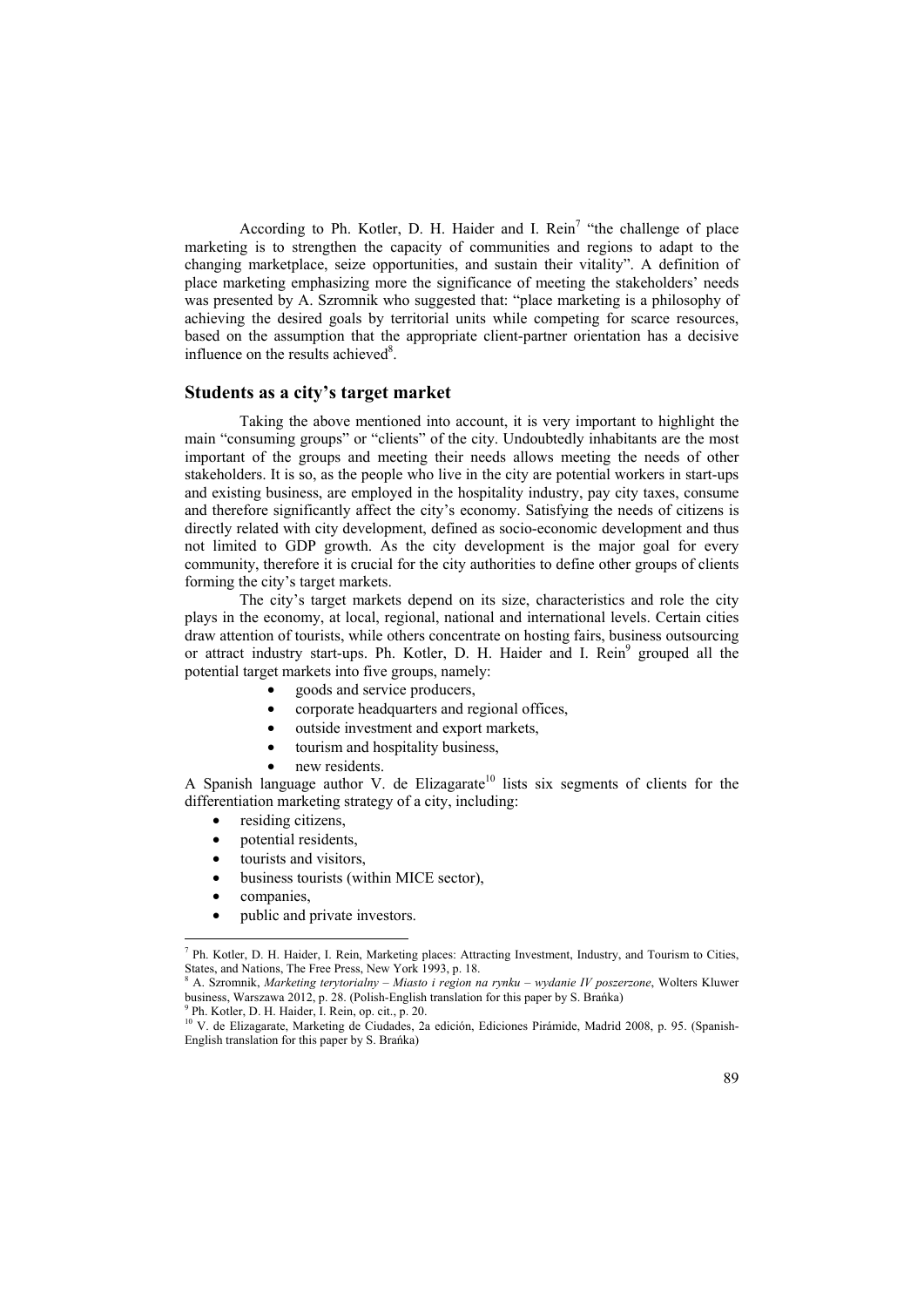One may also find more complex perspectives listing even eleven potential consumer groups of the city's product<sup>11</sup>, where among eleven potential markets of a city (region): potential market of highly skilled workers, market of residents and market of migrants have been included.

All of the above mentioned perspectives of city markets differ in number of marketing target groups. They all, however, reflect the two vital factors of the city development: human capital and financial capital (of enterprises and households). The major interrelations in a city, including the role of residents and financial flows have been introduced in figure 1 below. The educated, highly skilled residents play a pivotal role for the city development as employees of local enterprises and employees of city hall and its agendas. At the same time they are a factor attracting outside investors as their future employees. From the financial perspective the residents create the demand for goods and services offered by the authorities and local enterprises, and thus secure employment in theses entities. Furthermore the residents secure the city authorities' revenues by paying taxes and consuming the products offered.

The concept of target markets is directly linked with the concept of city development and the resources enabling the community's satisfaction and the city's growth. A modern concept on the city economic growth that deserves mentioning in this context is R. Florida's Creative Capital theory, stating that "regional growth comes from the 3 T's of economic development, and to spur innovation and economic growth a region must emphasize all three<sup>"12</sup>. The three mentioned factors are:

- Technology:
- Talent<sup>-</sup>
- Tolerance.

The cited author defines Talent as "those with a bachelor's degree and above"<sup>13</sup> and states that "today, it is the ability to attract human capital or talent that creates regional advantage: Those that have the talent win, those that do not lose"<sup>14</sup>.

Recapitulating the above mentioned concepts of city's target markets, all of them list current residents, future residents or both as a city development resource. Neither of them however highlights separately the role of students as potential residents of the city. The role of students, and especially full-time students<sup>15</sup>, for the city's economy is similar to the role of other residents. The difference is that they are usually dedicated to studying and do not work full time during the studies. They are however regarded by investors as a potential source of future employees. Therefore for the cities that are important points on the academic map of a certain region, or country, their students are a remarkably important source of human capital and city authorities should be dedicated to retain the students by satisfying their needs. Adoption of R. Florida's perspective on "Talent" as one of the key development factors implies the identification of the key factors influencing a graduate's decision on settling down in the city. As the

<sup>11</sup> A. Szromnik, *Marketing terytorialny – Miasto i region na rynku – wydanie IV poszerzone*, op. cit., pp. 312- 313.

 $12$  R. Florida, Cities and the Creative Class, Routledge, New York – London 2005, s. 39.

<sup>13</sup> R. Florida, op. cit., p. 37.

<sup>14</sup> R. Florida, op. cit., p. 50.

<sup>&</sup>lt;sup>15</sup> i.e. those who live in the city of studies or in its proximity and are not full-time employed at the same time.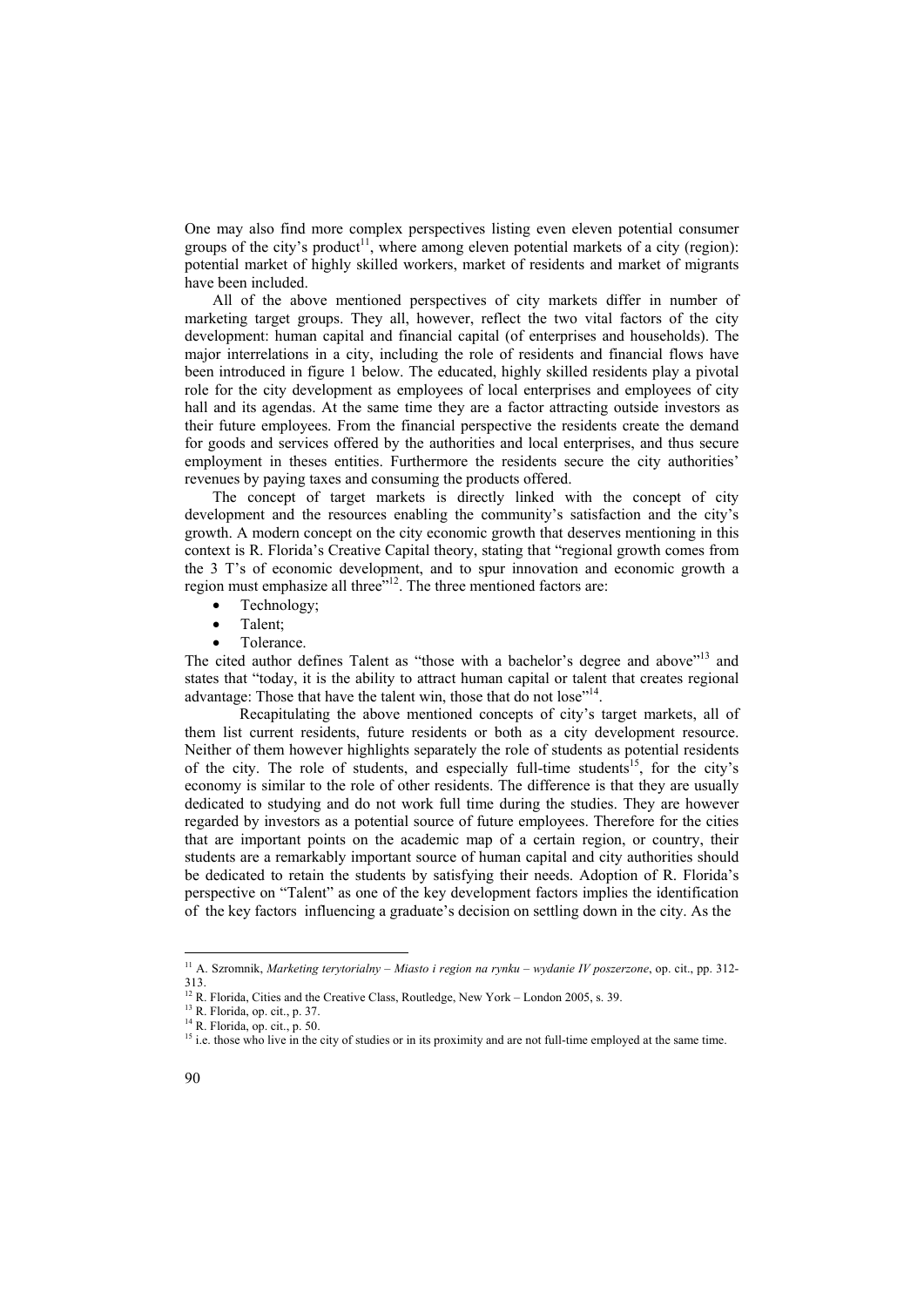

Source: own elaboration, first published in Polish language in: S. Brańka, Mieszkańcy jako adresat działań marketingowych władz samorządowych, [in:] "Studia Ekonomiczne i Regionalne": Numer 1, Tom IV, Rok 2011, Wydawnictwo Państwowej Szkoły Wyższej w Białej Podlaskiej, Biała Podlaska 2011, pp. 55-62. Źródło: opracowanie własne, opublikowane pierwotnie w: S. Brańka, Mieszkańcy jako adresat działań marketingowych władz samorządowych, [in:] "Studia Ekonomiczne i Regionalne": Numer 1, Tom IV, Rok 2011, Wydawnictwo Państwowej Szkoły Wyższej w Białej Podlaskiej, Biała Podlaska 2011, ss. 55-62.

cited author points it: "What are the primary factors that shape the location decisions of creative workers or talent? Traditionally, market factors such as the availability of jobs or careers have been thought to dominate these decisions. They obviously remain important, but what role do place-based factors such as lifestyle, environmental quality, and amenities now play in these choices? $16$ "

<sup>16</sup> R. Florida, op. cit., p. 50.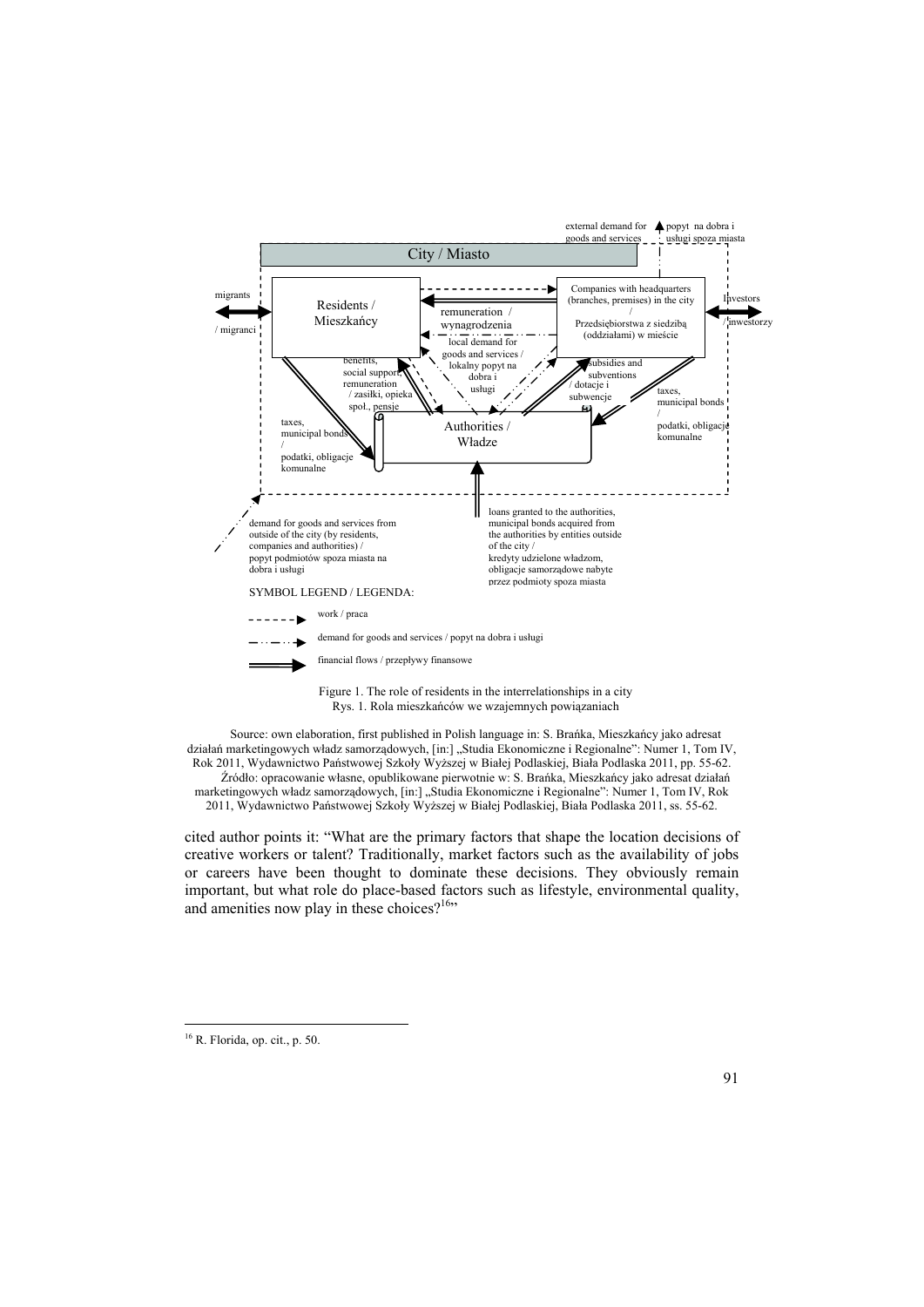## **Students of Cracow University of Economics on the place of their residence after the graduation - conclusions from a survey**

In order to identify the factors influencing a graduate's decision on the place of residence a survey has been made under supervision of the author of this article. The surveyed has been conducted among 633 full-time students of Cracow University of Economics. The Cracow University of Economics is the third largest university in Cracow with more than 20 000 students (both full and part-time). The survey was conducted in June 2011. The sample selection was: simple systematic random selection. In the year 2011 there have been 11 120 full-time students studying at the Cracow University of Economics<sup>17</sup>. The survey covered only those students, who did not live in the city before enrolling for the studies in Cracow.

 In order to identify the factors, the surveyed students have been asked to point five vital factors influencing the student's decision on choosing the city to settle down. The question was of a close-ended format and the student has had eleven options to choose from (they have been presented in table 1). In case, the listed answers were not exhaustive enough, the students could have chosen an option "other" and formulate an answer different from the eleven suggested ones. Table 1 presents the total number of surveyed students, who picked particular option (factor). It is worth underlining that only 28 people (i.e. 4,4 % of the surveyed) suggested their own answer, thus the selected eleven options may be considered exhaustive.

| Table. 1 Vital factors influencing the student's decision on choosing the city to settle down after university |
|----------------------------------------------------------------------------------------------------------------|
| eraduation – number and percentage of total indications                                                        |
| Tabela 1. Kluczowe czynniki wpływające na decyzję studenta o wyborze miejsca osiedlenia się po                 |

| Factor's name [and factor's code]/                                   | Number of surveyed<br>students that indicated<br>the factor | As % of all<br>surveyed<br>students |
|----------------------------------------------------------------------|-------------------------------------------------------------|-------------------------------------|
| /Nazwa czynnika [oraz kod czynnika]                                  | Liczba ankietowanych                                        | Jako odsetek                        |
|                                                                      | studentów, którzy                                           | wszystkich                          |
|                                                                      | wskazali czynnik                                            | ankietowanych                       |
| Possibility of easily finding a satisfactory job in the city $ C $ / |                                                             |                                     |
| Możliwość łatwego zdobycia satysfakcjonującej pracy w danym          |                                                             |                                     |
| mieście [C]                                                          | 557                                                         | 88,0%                               |
| Higher level of salaries comparing to other cities [D] / Wyższy niż  |                                                             |                                     |
| w innych miastach poziom płac [D]                                    | 429                                                         | 67,8%                               |
| City's atmosphere [F] / Atmosfera miasta [F]                         | 411                                                         | 64,9%                               |
| Family members as inhabitants of the city[A] / Posiadanie rodziny    |                                                             |                                     |
| w danym mieście [A]                                                  | 352                                                         | 55,6%                               |
| Possibility of buying / renting an apartment at a decent price [E] / |                                                             |                                     |
| Możliwość zakupu / wynajmu mieszkania w korzystnej cenie [E]         | 344                                                         | 54,3%                               |
| Graduation from university in the city [B] / Ukończenie studiów      |                                                             |                                     |
| w danym mieście [B]                                                  | 220                                                         | 34,8%                               |
| Access to developed entertainment infrastructure in the city $[K]/$  |                                                             |                                     |
| Dostęp do rozwiniętej infrastruktury rozrywkowej w danym             |                                                             |                                     |
| mieście [K]                                                          | 164                                                         | 25,9%                               |

zakończeniu studiów – liczba i odsetek wszystkich wskazań

<sup>&</sup>lt;sup>17</sup> Raport o stanie miasta 2011, Urząd Miasta Krakowa – Wydział Strategii i Rozwoju Miasta, Kraków 2012, p. 106. za: http://www.bip.krakow.pl/zalaczniki/dokumenty/n/97139/karta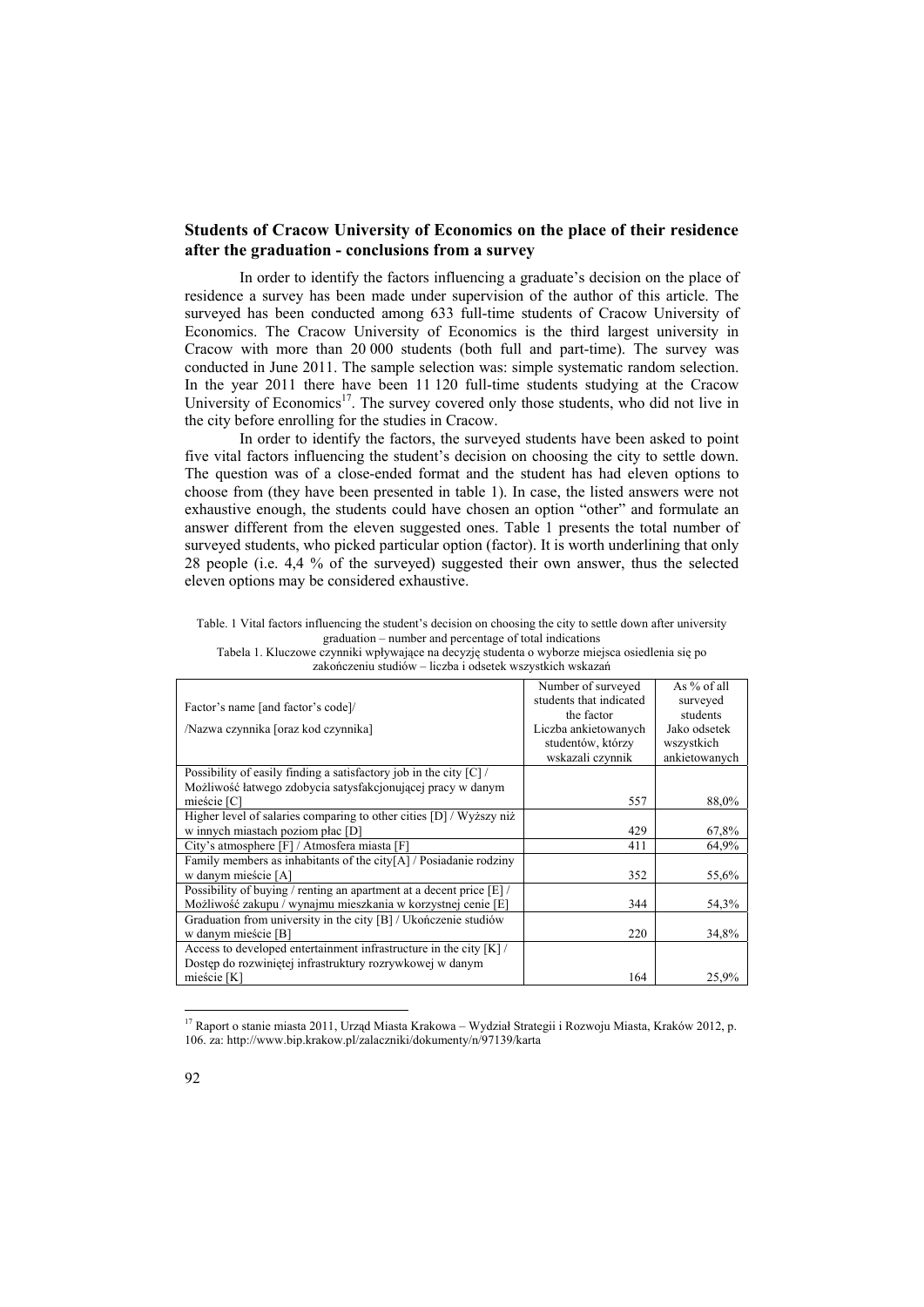| Good public transportation in the city [H] / Dobre funkcjonowanie    |     |       |
|----------------------------------------------------------------------|-----|-------|
| komunikacji miejskiej w danym mieście [H]                            | 159 | 25,1% |
| Access to developed cultural infrastructure in the city [J] / Dostep |     |       |
| do rozwiniętej infrastruktury kulturalnej w danym mieście [J]        | 140 | 22.1% |
| Access to significant number of green areas and parks in the city    |     |       |
| [G] / Dostęp do licznych terenów zielonych w danym mieście [G]       | 111 | 17,5% |
| Access to developed shopping infrastructure in the city [I] /        |     |       |
| Dostęp do rozwiniętej infrastruktury handlowej w danym mieście       |     |       |
|                                                                      | 92  | 14,5% |
| Other $[L] /$ Inne $[L]$                                             | 28  | 4.4%  |

Source: Own elaboration based on own research survey, N=633, the percentages do not sum to 100, as the surveyed students could have indicated up to 5 answers.

Źródło: Opracowanie własne na podstawie własnych badań, N=633, odsetki nie sumują się do 100 gdyż ankietowani studenci mogli wskazać do 5 odpowiedzi.

As one may see in table 1 the two most important factors for students were related to their future workplace. Nearly 9 in 10 surveyed students (88%) indicated "Possibility of easily finding a satisfactory job in the city" as a factor influencing the choice between cities. Second most popular factor was "Higher level of salaries comparing to other cities" (67,8%). It is worth underlining that the third most popular factor was "city's atmosphere", a notion that unlike the previously mentioned factors does not have any financial associations. Neither does it directly reflect the standard of living. It is a broader notion related to the city image, but assuming a positive personal perception of the city.

Recapitulating the above mentioned, the surveyed students indicated 5 major factors:

- 1. Number of attractive jobs / employers
- 2. High salaries relatively to other cities
- 3. City's atmosphere
- 4. Family members living in the city
- 5. Affordable real estate

The surveyed students were asked not only to list maximum five vital factors, but were also asked to rank them form 1 – most important to 5 least important. Not all the students however pointed all 5 factors. This perspective has been introduced in table 2.

Referring to table 2, among the factors ranked as 1, the most popular was C with 46% indications. Among the factors ranked as 2, the most popular ones were: D (28%) and C (27%). The main differences between perspectives used in tables 1 and 2 are:

- The role of factor A (family) indicated by more than half of the population (see table 1), but never being the most popular in any rank (see table 2);
- The role of Factor B, that was the sixth in terms of total indications (by 220) people), but never was it the most popular in any of the ranks.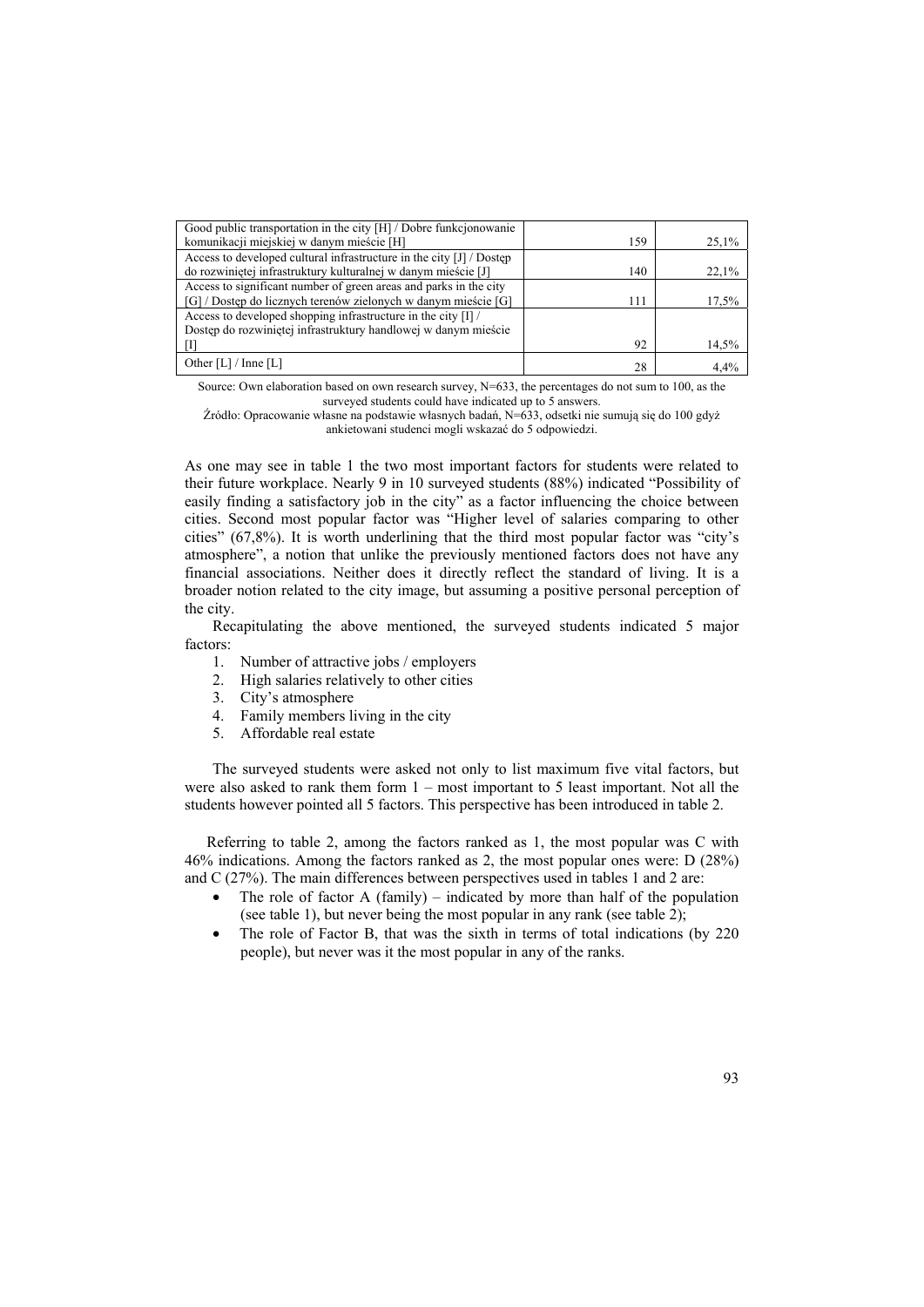| Table 2. Vital factors influencing the student's decision on choosing the city to settle down after university |
|----------------------------------------------------------------------------------------------------------------|
| graduation – percentage distribution of factors in each of the 5 ranks indicated by the surveyed students      |
| Tabela 2. Kluczowe czynniki wpływające na decyzję studenta o wyborze miejsca osiedlenia się po                 |
|                                                                                                                |

| zakończeniu studiów – procentowy rozkład wskazanych czynników w obrębie każdej z 5 rang wskazanych |                    |  |  |
|----------------------------------------------------------------------------------------------------|--------------------|--|--|
|                                                                                                    | przez respondentów |  |  |

| Summary number of all                                                                                   |        | Code of the factor / Kod czynnika |        |       |                                  |              |       |                  |       |       |            |       |
|---------------------------------------------------------------------------------------------------------|--------|-----------------------------------|--------|-------|----------------------------------|--------------|-------|------------------|-------|-------|------------|-------|
| answers within the<br>given rank /<br>Łączna liczba<br>wszystkich odpowiedzi<br>w obrębie każdej z rang | ⋖      | $\mathbf{\underline{\mathsf{m}}}$ | $\cup$ | ≏     | $\boxed{\underline{\mathbf{L}}}$ | $\mathbf{r}$ | G     | Η                |       | ∽     | K          |       |
| Rank 1 / Ranga 1: 631                                                                                   | $21\%$ | 8%                                | 46%    | 12%   | 5%                               | 6%           | $0\%$ | $\delta^{\circ}$ | $0\%$ | $0\%$ | $0\%$      | $1\%$ |
| Rank 2 / Ranga 2: 627                                                                                   | 8%     | $8\%$                             | 27%    | 28%   | 12%                              | 10%          | $1\%$ | 2%               | $1\%$ | $1\%$ | 2%         | $0\%$ |
| Rank 3 / Ranga 3: 630                                                                                   | $11\%$ | $6\%$                             | 0%     | 5%    | 21%                              | 17%          | 4%    | 5%               | 3%    | 4%    | 4%         | 0%    |
| Rank 4 / Ranga 4: 585                                                                                   | $8\%$  | 9%                                | $4\%$  | $0\%$ | $11\%$                           | 19%          | $7\%$ | $9\%$            | $6\%$ | $9\%$ | $\sqrt{6}$ | $1\%$ |
| Rank 5 / Ranga 5: 534                                                                                   | $10\%$ | 5%                                | 2%     | 4%    | 7%                               | 16%          | 7%    | $11\%$           | 7%    | $0\%$ | 16%        | $2\%$ |

N=633 (surveyed students / wszyscy responenci), N-631 (Factors ranked as  $1/$  czynniki oznaczone rangą 1), N=627 (factors ranked as 2 / czynniki oznaczone rangą 2), N=630 (factors ranked as 3 / czynniki oznaczone rangą 3), N=585 (Factors ranked as 4 / czynniki oznaczone rangą 4), N= 534 (factors ranked as 5 / czynniki oznaczone rangą 5). The percentages sum to 100 within each rank / Odsetki sumują się do 100 w obrębie każdej z rang. The legend for the codes (A to L) has been included in table 1 in the brackets / Legenda do kodów (od A do L) znajduje się w tabeli 1 w nawiasach.

Summarizing the presented data, despite the used perspective i.e. number of total indications of a given factor and number of ranks attached to a given factor, the two most important factors influencing the future place of residence after graduation were work / finance related factors i.e.

- Factor  $C$  Possibility of easily finding a satisfactory job in the city;
- Factor D Higher level of salaries comparing to other cities.

Thus, the availability of work and high salaries seem to be the most important factors defining the attractiveness of a city as place to settle down after graduation for the surveyed students. Just the opposite conclusion may be found in R. Florida's "Cities and the Creative Class", where the author refers to an American survey<sup>18</sup> stating that: "a 2002 survey of four thousand recent college graduates reported in the Wall Street Journal found that three-quarters of them identified location as more important than the availability of a job when selecting a place to live". An explanation of this contradiction

<sup>18</sup> R. Florida, op. cit., p. 25.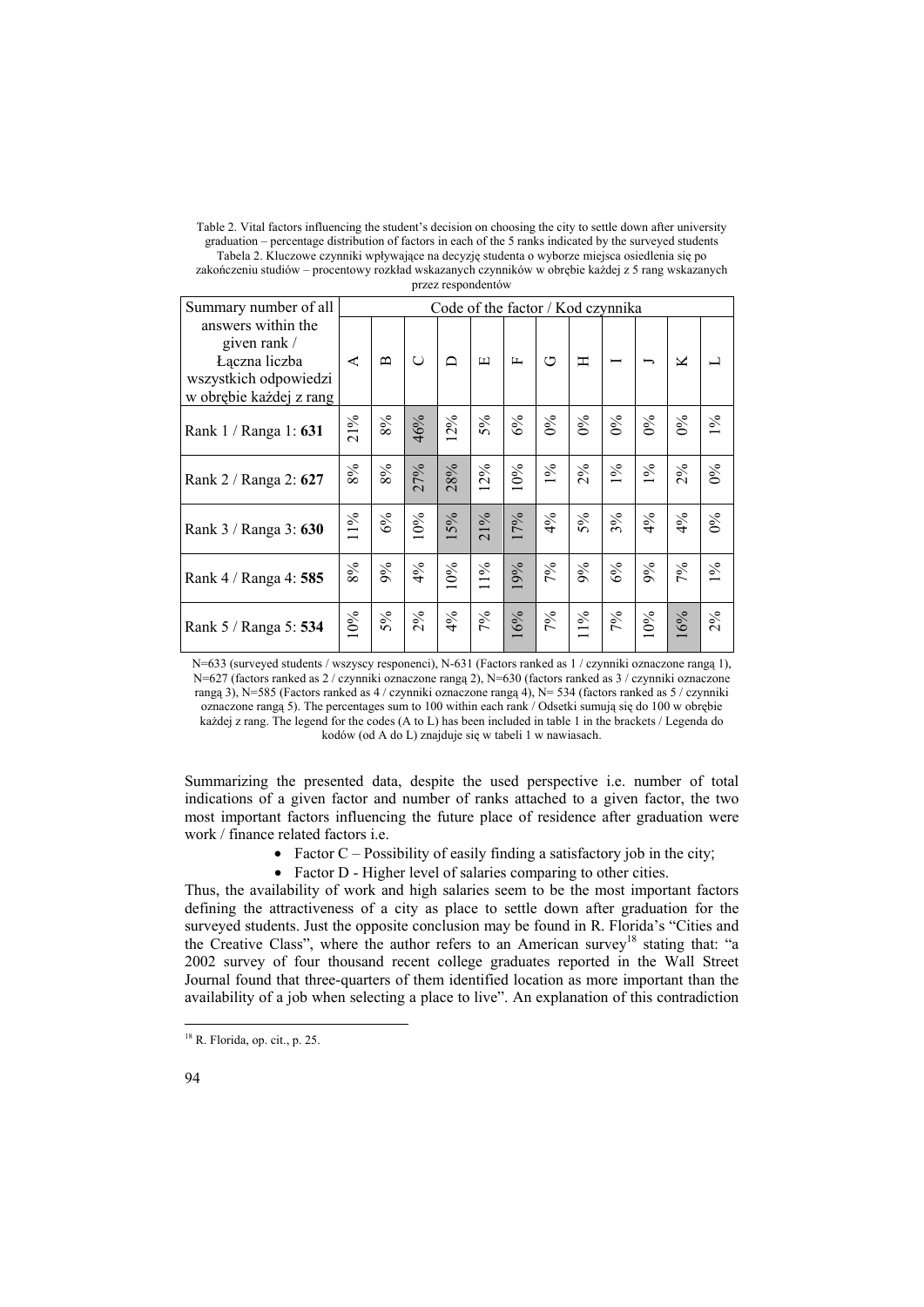may lay in the differences between the economies of United States and Poland. Although Poland is a member state of the European Union and regarded as a developed country, still the GDP per capita level and salary level are much lower in Poland than in USA. Therefore the inhabitants of Poland tend to work more and pay much more attention to work than the inhabitants of USA, or western member states of EU.

A factor that seems closest to the attractive "location" mentioned in the cited 2002 survey or "lifestyle" mentioned before by R. Florida (see footnote no 16) is the "city atmosphere" (used as factor F in the reported survey of 2011). This factor was the third most popular in terms of total indications (64,9% of all surveyed) and was the second most popular among rank 3 factors (17% of all answers indicating any rank 3 factor) and the most popular one in ranks 4 (19% of all answers indicating any rank 4 factor) and rank 5 (16 % of all answers indicating any rank 5 factor, ex aequo with factor K – entertainment amenities).

The conclusion is that the job / salary – related factors are the most important ones for the surveyed students. Although the city atmosphere, lifestyle or city amenities are not considered the most important ones, these factors may have a decisive influence in case the competing cities offer similar work offers / salary levels.

Cracow is one of the major university cities, hosting many of the country's best universities with as much as  $208\,171$  students<sup>19</sup> (i.e. 10,6 % of all students in Poland in 2011). Furthermore the city is regarded as a cultural capital and praised for its attractiveness, atmosphere and amenities. Therefore the surveyed students have also been asked whether they would like to settle down in Cracow (see figure 2). Figure 2 shows that more than half of the surveyed students would like to live in Cracow after graduation. Almost one third of the surveyed would prefer moving to another place, including almost 13% who definitely do not want to create their future in Cracow.

| 35,0%<br>30,0% |                                         | 29,4%                      |                                |                           |                                         |
|----------------|-----------------------------------------|----------------------------|--------------------------------|---------------------------|-----------------------------------------|
| 25,0%          | 20,9%                                   |                            | 18,6%                          | 18,5%                     |                                         |
| 20,0%<br>15,0% |                                         |                            |                                |                           | 12.6%                                   |
| 10,0%          |                                         |                            |                                |                           |                                         |
| 5,0%<br>0,0%   |                                         |                            |                                |                           |                                         |
|                | Definetely yes /<br>Zdecydowanie<br>tak | Rather yes /<br>Raczej tak | Difficult to say /<br>Nie wiem | Rather no /<br>Raczej nie | Definetely not /<br>Zdecydowanie<br>nie |

Figure 2. Percentage of surveyed students eager to settle down in Cracow after graduation.

Source: own elaboration, N=633.

Rysunek 2. Odsetek respondentów (studentów) skłonnych do osiedlenia się w Krakowie po zakończeniu studiów

Źródło: opracowanie własne, N=633

<sup>19</sup> Raport o stanie miasta 2011, op. cit..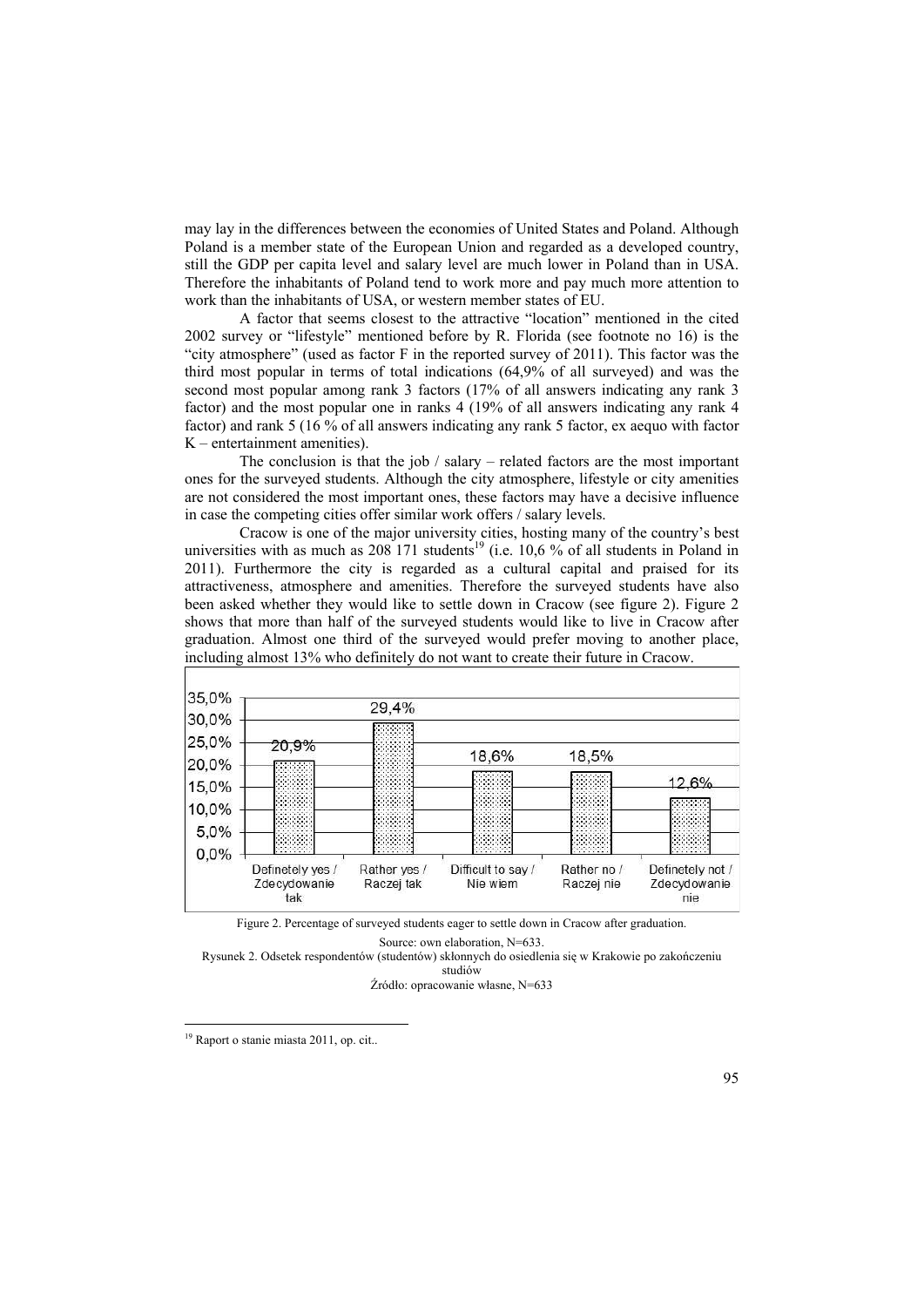### **Potential implication for city marketing – final remarks**

The presented analyses show that authorities of the major university cities should consider students as the future human capital of the city. University graduates, who have spent years of their education in the particular city are aware of the city's pros and cons and the expense of retaining a graduate seems much lower than attracting a person who has not yet had personal experiences related to the city. City's marketing activity should therefore be focused not only on attracting new students but also on retaining them after graduation as future residents. As the needs of a modern day graduate include both career opportunities (in the first place) and city atmosphere, lifestyle and amenities (in the second place) the city must be able to attract outside investors and stimulate the local enterprises in offering interesting and relatively well paid job opportunities. As R. Florida points "companies cluster in order to draw from concentrations of talented people, who power innovation and economic growth<sup>"20</sup>. Therefore there is a certain interrelation, a feedback between human capital and investments. Investors prefer places offering many potential skilled workers, while the skilled workers prefer to settle down in places with good job opportunities. It is of fundamental meaning to the city marketing, that the role of the city is not only promotion and image creation of the city, but in the first place creation of an appropriate product – a city offering good development conditions for companies with access to universities, knowledge, and highly skilled employees – and at the same time a city being a good place to live, filling the cultural and entertainment needs, tolerant and offering a good standard of living. Students should be perceived as one of the major development resources of the city and researching their needs as the future residents should be the first step in the city's strategy to retain its students after graduation and thus raise the city's level of human capital.

#### **Cited literature**

Brańka S., Mieszkańcy jako adresat działań marketingowych władz samorządowych, [in:] "Studia Ekonomiczne i Regionalne": Numer 1, Tom IV, Rok 2011, Wydawnictwo Państwowej Szkoły Wyższej w Białej Podlaskiej, Biała Podlaska 2011.

de Elizagarate V., Marketing de Ciudades, 2a edición, Ediciones Pirámide, Madrid 2008. Florida F., Cities and the Creative Class, Routledge, New York – London 2005.

http://www.marketingpower.com/AboutAMA/Pages/DefinitionofMarketing.aspx

Kotler Ph., Haider D. H., Rein I., Marketing places: Attracting Investment, Industry, and Tourism to Cities, States, and Nations, The Free Press, New York 1993.

Kotler Ph., Levy S.J., Broadening the Concept of Marketing, "Journal of Marketing", vol. 38, January 1969.

Kotler Ph., Places need place marketing!, [in:] Marketing and globalization, ed. by Ďad'o J., Wiktor J.W., Cracow University of Economics & Matej Bel University, Cracow – Banská Bystrica 2000.

<sup>20</sup> R. Florida, op. cit., p. 29.